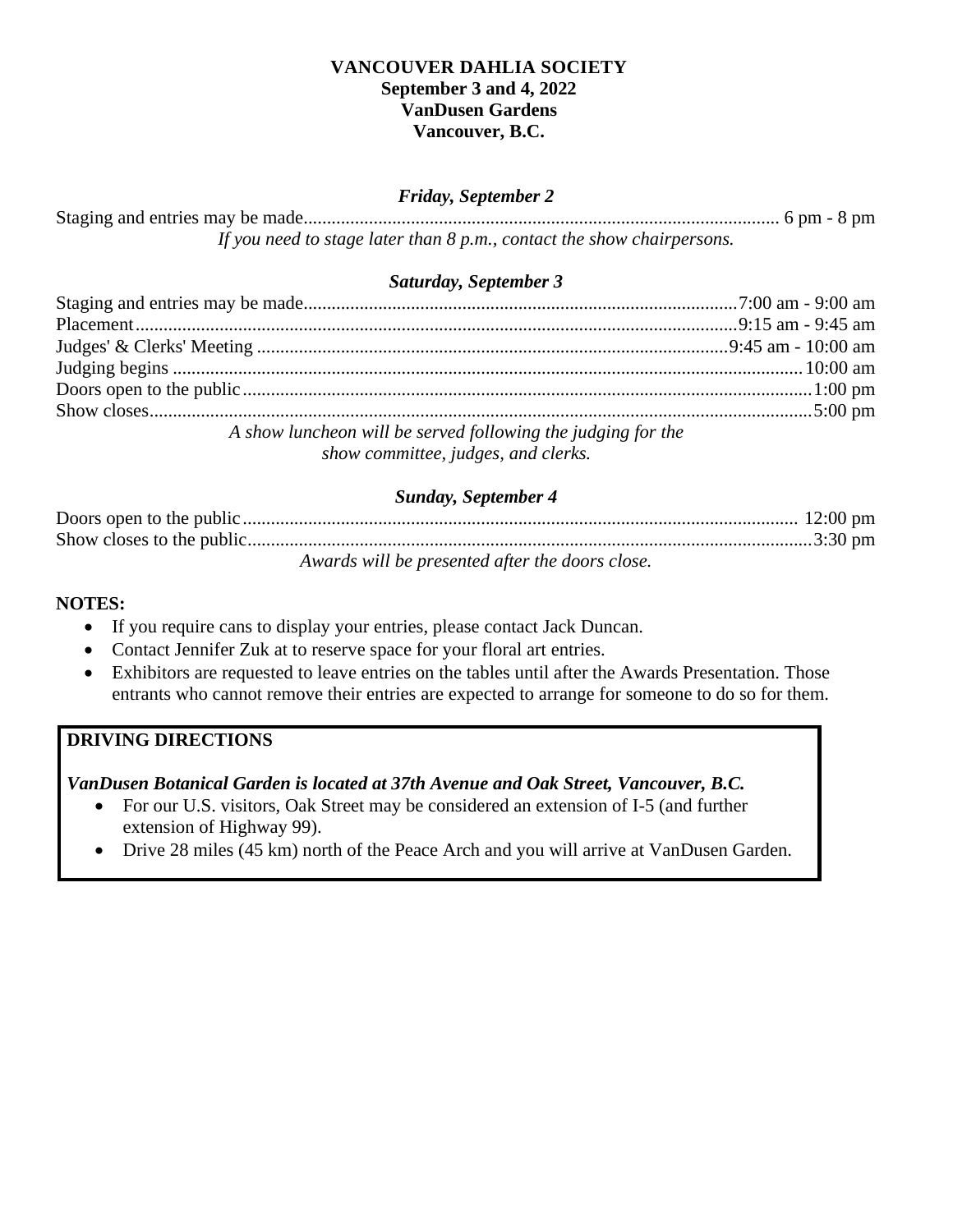#### **VANCOUVER DAHLIA SOCIETY**

#### **SPECIAL ENTRIES**

*Novice - Pink Tags; Amateur - Yellow Tags; Open - White Tags*

#### **FULLY DOUBLE DAHLIA OF THE YEAR –** *Clearview Edie* **(**Single-bloom entry*)*

| Open. |  |
|-------|--|

## **OPEN-CENTERED DAHLIA OF THE YEAR –** *Kelsey Dwarf* **(**Triple-bloom entry**)**

| Amateur  |  |
|----------|--|
| $Onen$ . |  |

## **OPEN TO ALL**

*Use White Tags Only*

| Judged for color and effect, an all-around arrangement.                                      |  |
|----------------------------------------------------------------------------------------------|--|
| Bowls provided by Vancouver Dahlia Society. Contact Jennifer Zuk for additional information. |  |
|                                                                                              |  |

**VASE OF DAHLIAS**.......................................................................................................................... Class 265 *Vase of exhibitor's choice, containing 12 dahlias, with or without greenery, color variation allowed, type of dahlias may vary. Will be judged as a vase suitable for informal all-around home display. A vase is a container taller than its width.*

**FLOATING WATERLILY** ............................................................................................................... Class 266 *A single waterlily, floating in a bowl that is wider than it is tall, in clear water, no greenery or pin frogs allowed.*

# **PEOPLE'S CHOICE**.......................................................................................................................... Class 267

*Single-bloom entry. Each exhibitor may make only one entry in people's choice. Winner will be selected by popular vote of the public. Ballots close at 3:00 pm on Sunday.*

# **FIRST TIME EXHIBITOR**............................................................................................................... Class 268

Single-bloom entry staged in one container.